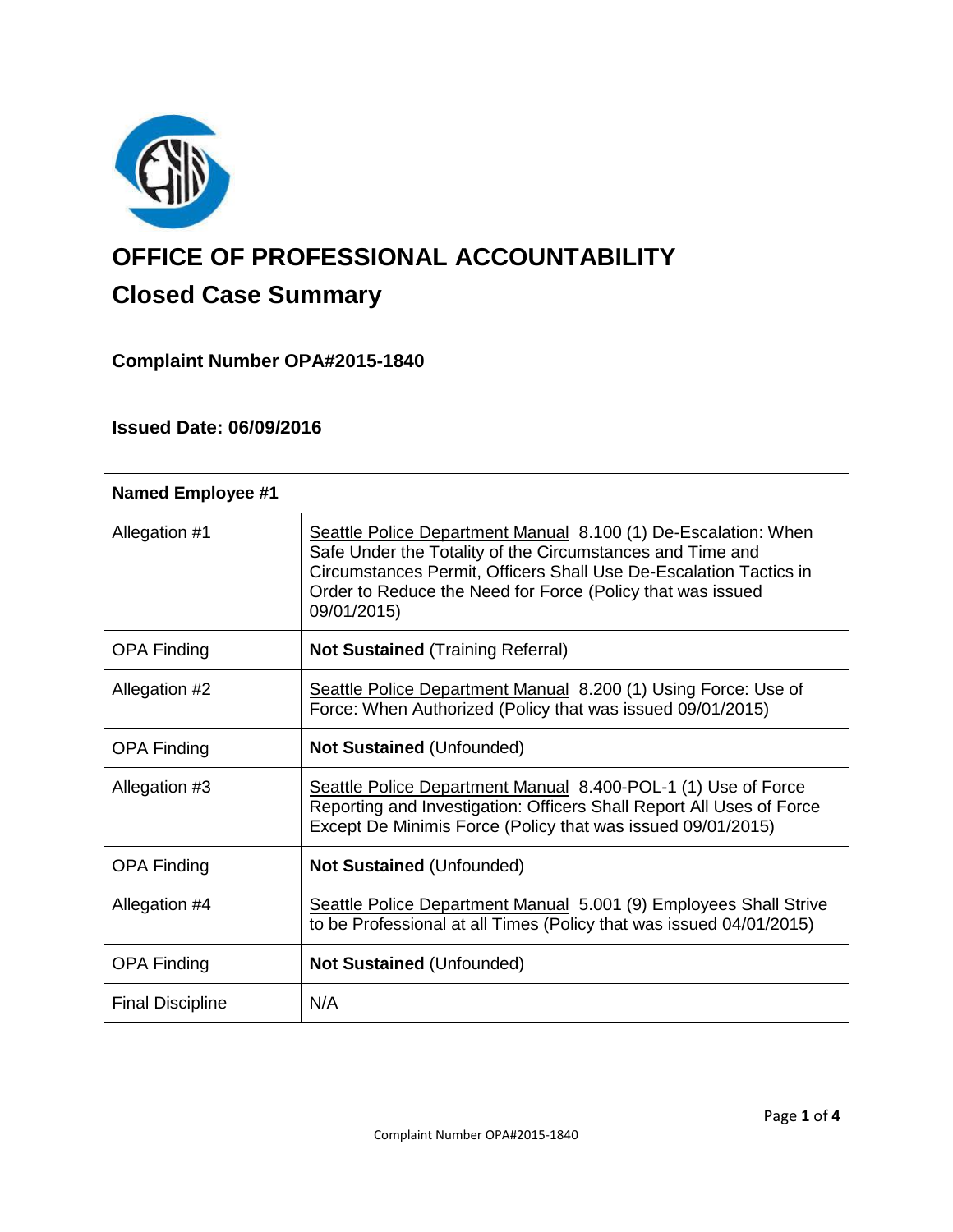| <b>Named Employee #2</b> |                                                                                                                                                                                                                                                                               |
|--------------------------|-------------------------------------------------------------------------------------------------------------------------------------------------------------------------------------------------------------------------------------------------------------------------------|
| Allegation #1            | Seattle Police Department Manual 8.100 (1) De-Escalation: When<br>Safe Under the Totality of the Circumstances and Time and<br>Circumstances Permit, Officers Shall Use De-Escalation Tactics in<br>Order to Reduce the Need for Force (Policy that was issued<br>09/01/2015) |
| <b>OPA Finding</b>       | <b>Not Sustained (Training Referral)</b>                                                                                                                                                                                                                                      |
| Allegation #2            | Seattle Police Department Manual 8.200 (1) Using Force: Use of<br>Force: When Authorized (Policy that was issued 09/01/2015)                                                                                                                                                  |
| <b>OPA Finding</b>       | <b>Not Sustained (Unfounded)</b>                                                                                                                                                                                                                                              |
| Allegation #3            | Seattle Police Department Manual 8.400-POL-1 (1) Use of Force<br>Reporting and Investigation: Officers Shall Report All Uses of Force<br>Except De Minimis Force (Policy that was issued 09/01/2015)                                                                          |
| <b>OPA Finding</b>       | <b>Not Sustained (Unfounded)</b>                                                                                                                                                                                                                                              |
| Allegation #4            | Seattle Police Department Manual 5.001 (9) Employees Shall Strive<br>to be Professional at all Times (Policy that was issued 04/01/2015)                                                                                                                                      |
| <b>OPA Finding</b>       | <b>Not Sustained (Unfounded)</b>                                                                                                                                                                                                                                              |
| <b>Final Discipline</b>  | N/A                                                                                                                                                                                                                                                                           |

# **INCIDENT SYNOPSIS**

The Named Employees were dispatched to a call of a transient male throwing his clothing from a garbage can onto the street. They arrived at the scene and confronted the transient male, the complainant. The Named Employees determined that the complainant was not throwing garbage into the street. The Named Employees and the complainant exchanged words as the complainant walked away. The Named Employees stepped into their patrol vehicle. The complainant returned and took photos of the Named Employee while they were seated in their patrol vehicle. The Named Employees got out of their vehicle and confronted the complainant. The Named Employees broke contact and left the area.

# **COMPLAINT**

The complainant alleged that one of the Named Employees "body checked" him causing him "to go to the hospital for injuries." During a review of this complaint, OPA added allegations of De-Escalation and Professionalism.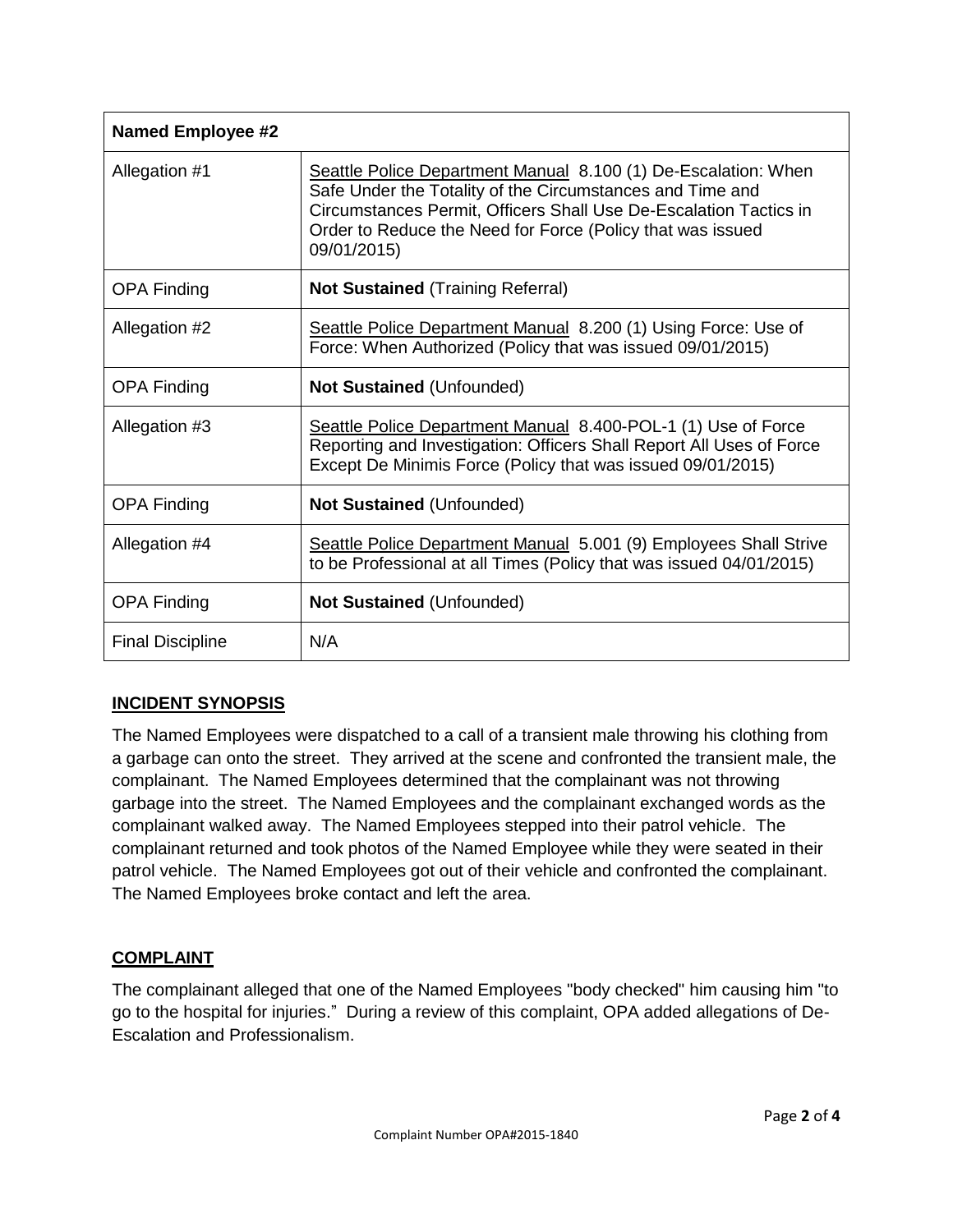## **INVESTIGATION**

The OPA investigation included the following actions:

- 1. Review of the complaint
- 2. Review of In-Car Video (ICV)
- 3. Search for and review of all relevant records and other evidence
- 4. Interview of SPD employees

## **ANALYSIS AND CONCLUSION**

Named Employee #1 and his partner, Named Employee #2, in a two-officer car had an interaction with the complainant that began with the officers contacting the complainant on the mistaken belief (due to a 911 call that was incorrect) that the complainant had strewn garbage about. By the time the two officers understood that the complainant had not spilled but was trying to pick up the garbage, the complainant was offended and hostile over having been falsely accused. Wisely, the two officers explained the source of the confusion. The complainant appeared angry and told the officers to pick the garbage up themselves. Named Employee #1 responded that he wasn't going to clean it up. The complainant said something and turned to leave. Additional words were exchanged. The officers then got back into the patrol car. They remained there and a little more than a minute later the complainant walked back to the patrol car and used his cell phone to take photos of it. Rather than just driving away, the officers got out of their car and confronted the complainant. It was apparent to both officers that the complainant was either intoxicated or impaired in some way and in an agitated state. Rather than letting it go, both officers said things that served to further agitate the complainant and missed opportunities to leave the area and remove the opportunity for the complainant to further engage with them. Named Employee #1 reported that the complainant was angry and getting too close to him for comfort. Named Employee #1 said he extended his arms to keep the complainant at a distance but did not strike or push him; rather the complainant walked into Named Employee #1's extended hands. According to Named Employee #1 and Named Employee #2, the complainant did not fall down as a result. The In-Car Video (ICV) audio does not contain any sounds or statements from any of the parties that would support the complainant's claim that he was pushed to the ground with sufficient force to cause injuries requiring later medical care. No evidence was found in this investigation to support the allegation that either Named Employee did or said anything that was a violation of the Professionalism Policy.